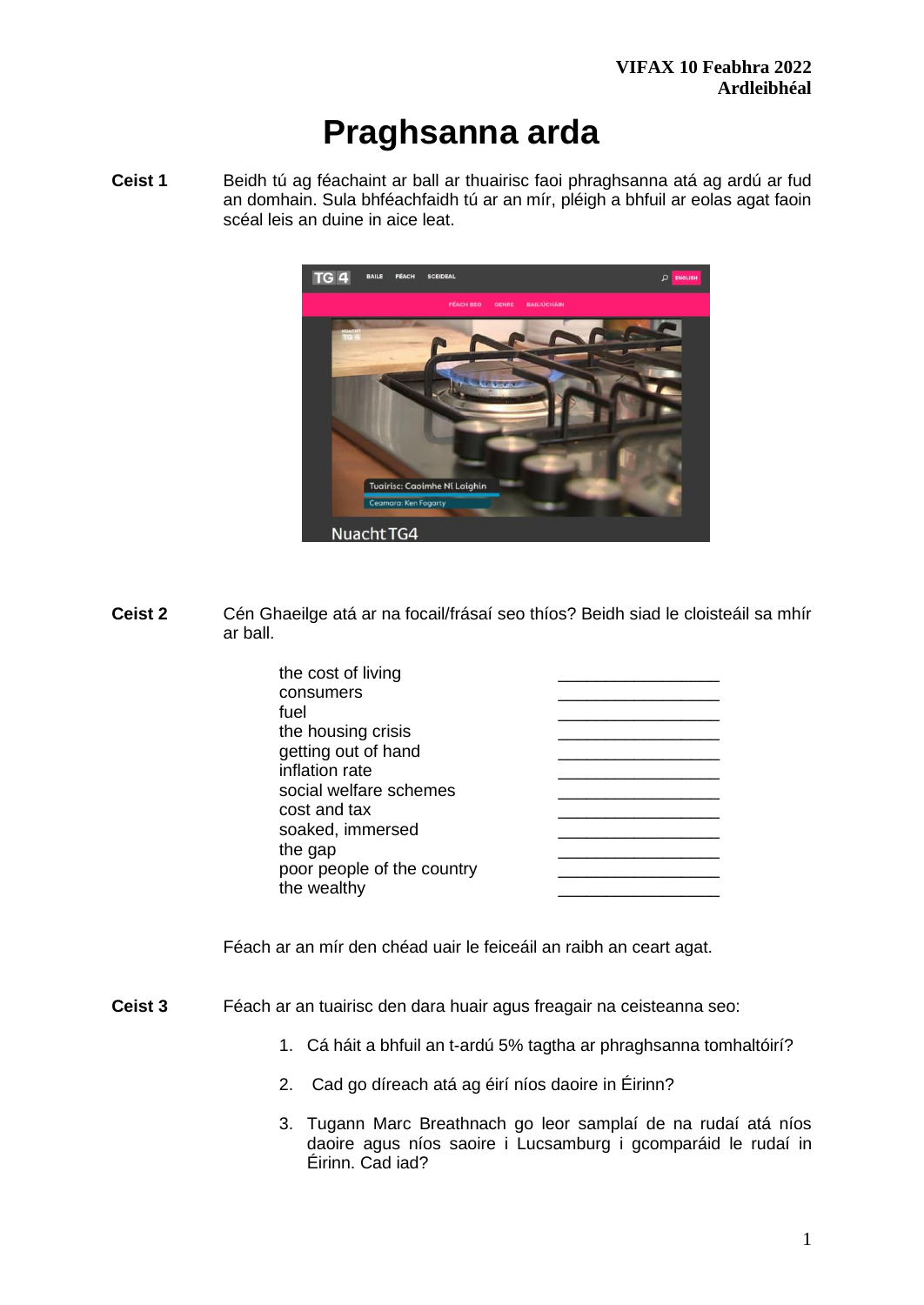- 4. An gceapann tú go bhfuil Niall Ó Domhnaill sásta san Iodáil? Cén fáth?
- 5. Cad é an eagla is mó atá ar Dhiarmaid Coffey faoi cheist an bhoilscithe sa Nua-Shéalainn?

#### **Ceist 4** Pointí gramadaí – súil siar

'…níos costasaí..' agus ' … is costasaí…'

Líon na bearnaí sa tábla thíos leis na foirmeacha cearta de na haidiachtaí:

| <b>Aidiacht</b> | níos | İS |  |
|-----------------|------|----|--|
| tábhachtach     |      |    |  |
| cuimsitheach    |      |    |  |
| suimiúil        |      |    |  |
| ginearálta      |      |    |  |
| ciúin           |      |    |  |
| saor            |      |    |  |

'…an séú háit déag…' agus '…an tríú háit déag…'

Líon na bearnaí sa tábla thíos anois leis na horduimhreacha cearta agus foirmeacha cearta n-ainmfhocal a théann leo.

| Na horduimhreacha | urlár | bád |
|-------------------|-------|-----|
|                   |       |     |
|                   |       |     |
| $\overline{2}$    |       |     |
| 3                 |       |     |
|                   |       |     |
| 5                 |       |     |
| 6                 |       |     |
|                   |       |     |
| 8                 |       |     |
| 8                 |       |     |
| 10                |       |     |

**Ceist 5** '… amhlaidh …'

Cuir na nathanna thíos in abairtí lena mbrí a léiriú.

- Is amhlaidh
- Is annamh
- Is gnách
- Is fiú
- Is mithid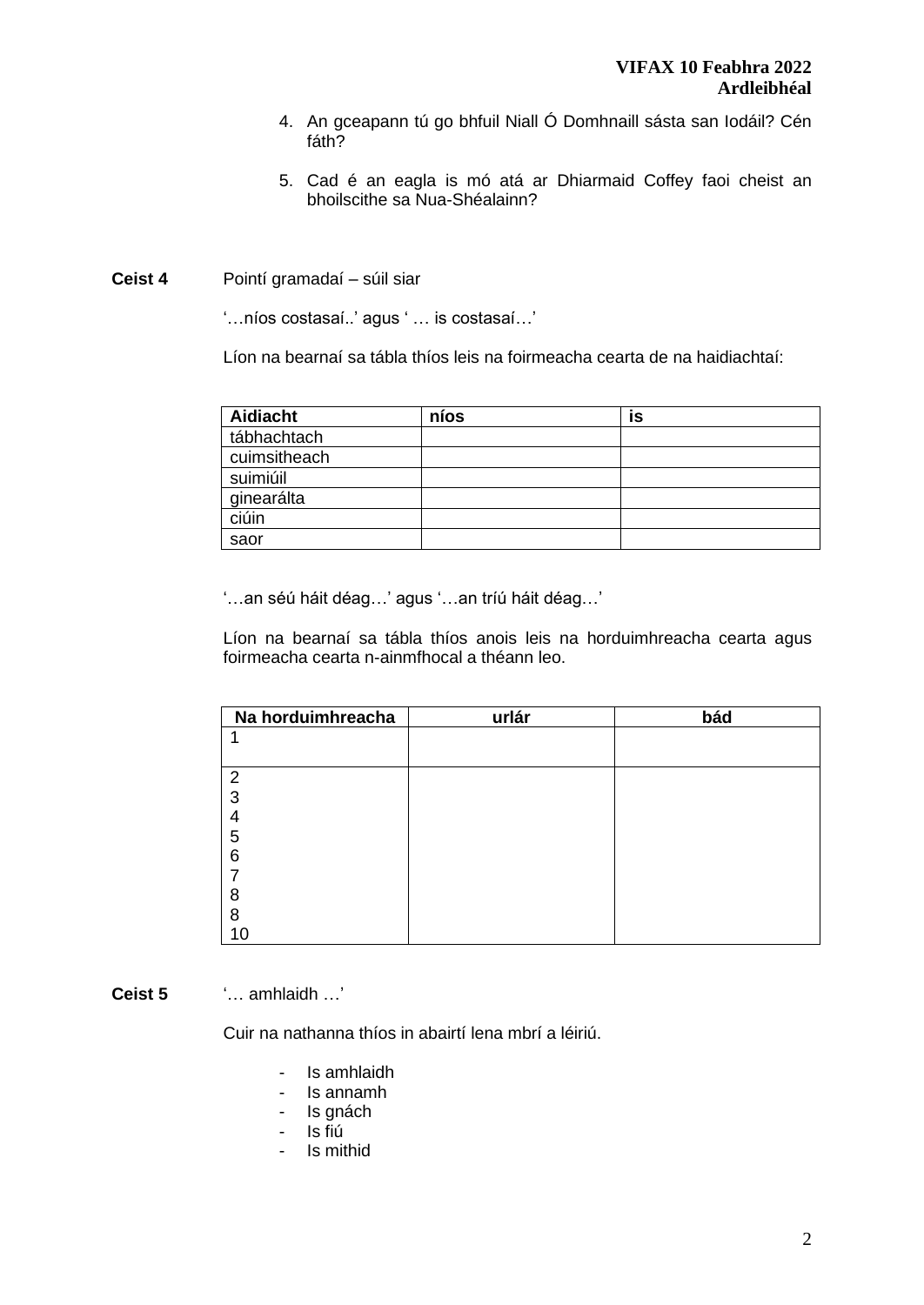- **Ceist 6** Pléigh na ceisteanna seo leis an duine in aice leat, nó le do ghrúpa.
	- 1. An bhfuil praghsanna arda ag cur isteach ar do shaol féin?
	- 2. Cén fáth a bhfuil an ráta boilscithe ag ardú, dar leat?
	- 3. An bhfeiceann tú aon réiteach ar an bhfadhb? Pléigh.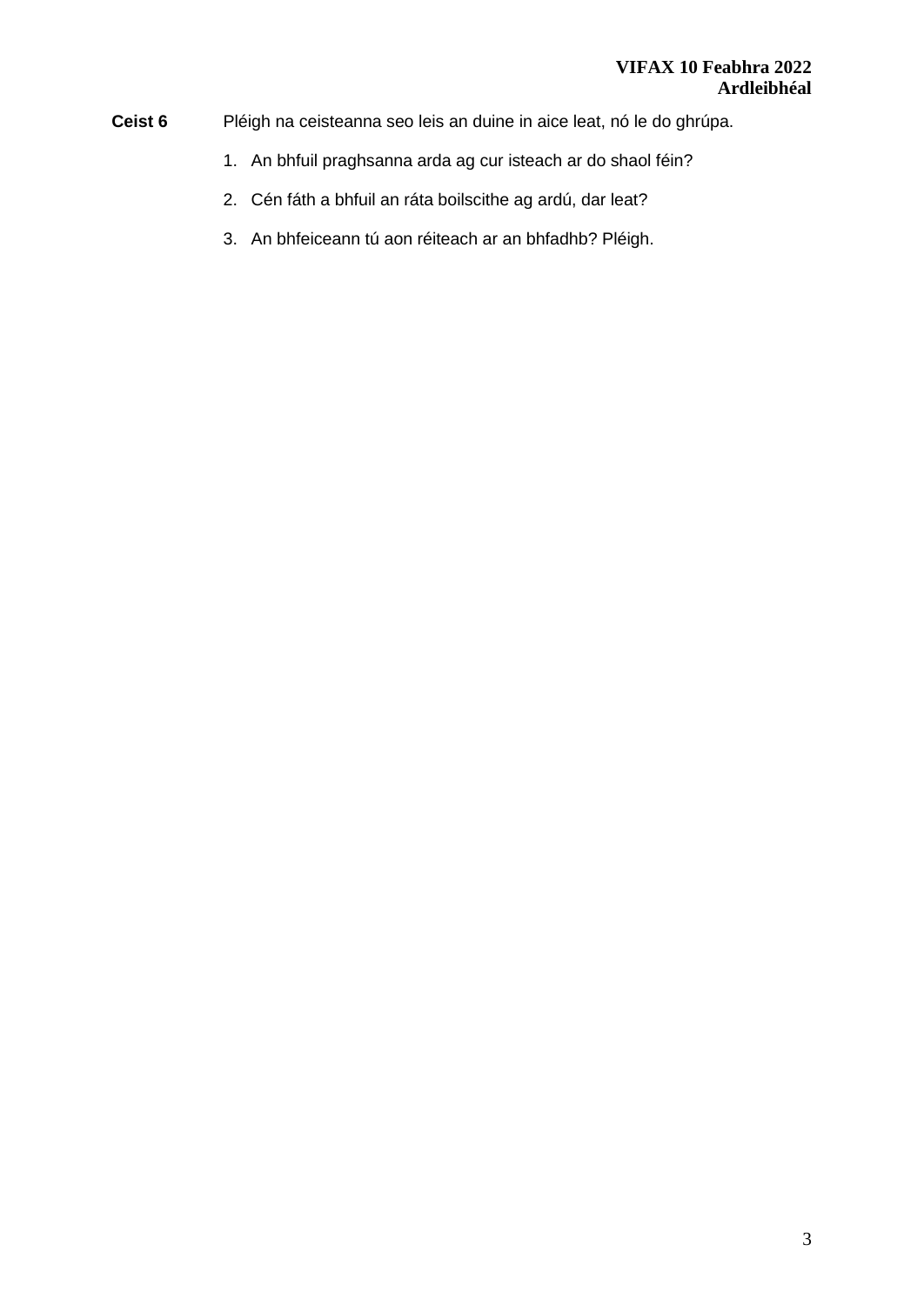# **Treoracha agus Freagraí**

**Ceist 1**

Plé atá i gceist leis an gceist seo.

**Ceist 2**  consumers *tomhaltóirí*  fuel *breosla*  getting out of hand *ag dul as smacht* inflation rate *ráta boilscithe*  cost and tax *costas agus cáin* soaked, immersed *báite* the gap<br>poor people of the country **an deighilt**<br>cosmhuintir na tire poor people of the country<br>the wealthy

the cost of living *an costas maireachtála*  the housing crisis *an ghéarchéim tithíochta*  social welfare schemes *scéimeanna leasa shóisialaigh* the wealthy *lucht an rachmais* 

# **Ceist 3**

Féach an script.

## **Ceist 4**

| <b>Aidiacht</b> | níos       | is         |
|-----------------|------------|------------|
| tábhachtach     | tábhachtaí | tábhachtaí |
| cuimsitheach    | cuimsithí  | cuimsithí  |
| suimiúil        | suimiúla   | suimiúla   |
| ginearálta      | ginearálta | ginearálta |
| ciúin           | ciúine     | ciúine     |
| saor            | saoire     | saoire     |

| Na horduimhreacha | urlár  | bád  |
|-------------------|--------|------|
| 1 an chéad        | urlár  | bhád |
| 2 an dara         |        |      |
| 3 an tríú         |        |      |
| 4 an ceathrú      |        |      |
| 5 an cúigiú       |        |      |
| 6 an séú          | hurlár | bád  |
| 7 an seachtú      |        |      |
| 8 an t-ochtú      |        |      |
| 8 an naoú         |        |      |
| 10 an deichiú     |        |      |

# **Ceist 5**

Is amhlaidh – it is so Is annamh – it is seldom Is gnách – it is customary Is fiú – it is worth Is mithid  $-$  it is high time

# **Ceist 6**

Is féidir gach beirt a chur ag déanamh an phlé seo agus ansin na tuairimí a bhí ag an rang iomlán a phlé le chéile.